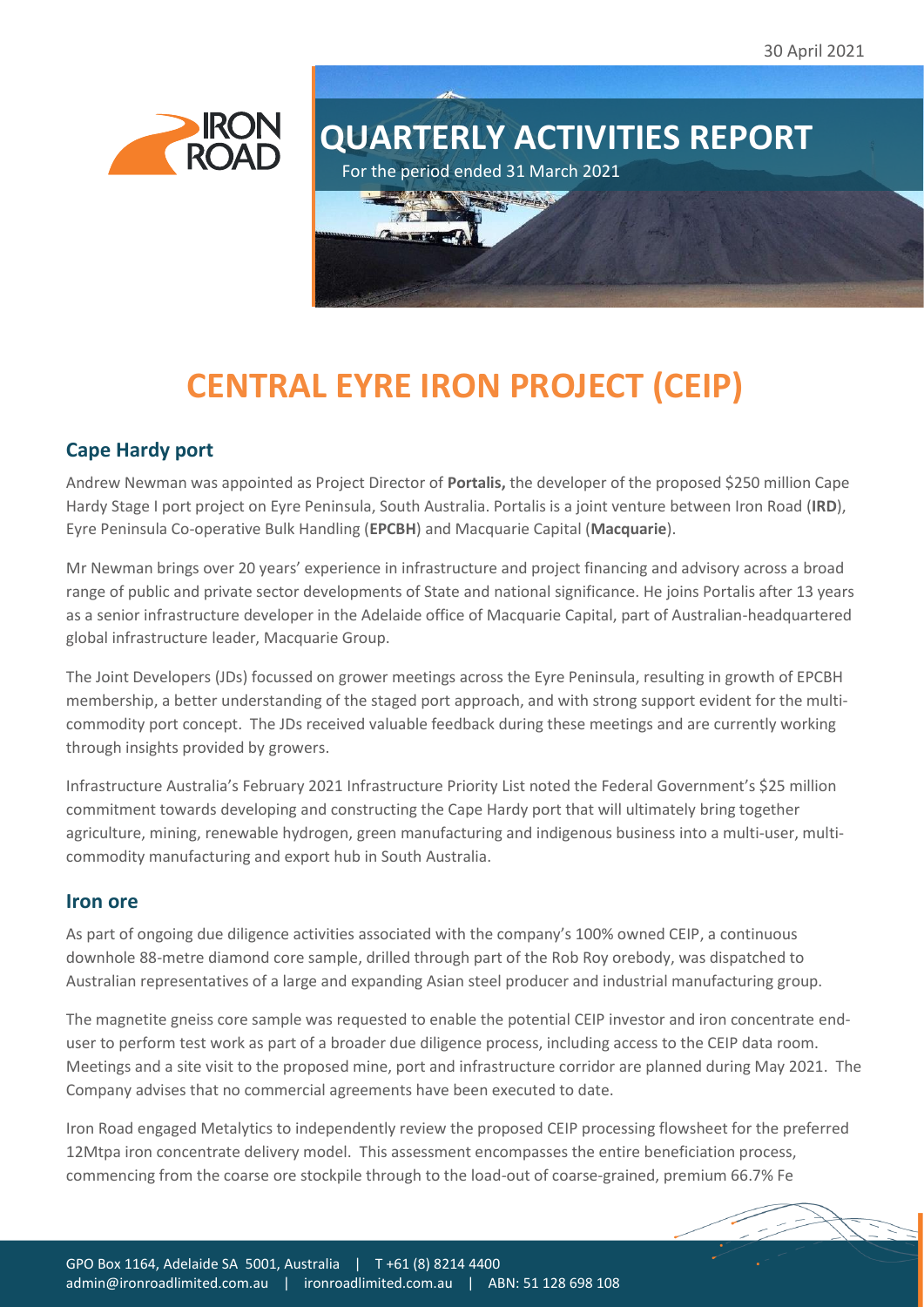concentrate. Metalytics is a highly regarded specialist consulting firm to the iron ore and steel industry and their industry professionals have decades of experience consulting to resource companies (including iron ore majors), steel producers, the financial sector and public sector entities.

A full reconciliation of mass balance data, including iron grades and particle sizing distributions at each major stage of the beneficiation process, will allow Metalytics to verify progressive iron balances and projected iron recoveries. The primary purpose and outworking will be an independent assessment of processing CEIP coarse-grained magnetite ore against comparable industry operations and advanced projects. This technical report is expected to be completed in May 2021 and made available to potential CEIP partners with summary findings of the report to be communicated to the market.

The Company has also received renewed interest in the Gawler Iron Project (GIP) and is progressing due diligence with those parties involved.

# **Approvals**

The EIS Amendment with the South Australian State government continued to progress and a draft was lodged with Planning Land Use Services-Attorney General's Department (PLUS-AGD) during March 2021 for an adequacy check. The report and appendices were circulated to the following agencies: Department for Environment and Water, EPA, Primary Industries and Regions SA, Department for Infrastructure and Transport and Aboriginal Affairs. Most agencies have provided comment and all have the opportunity to review the documents and provide comment again during the public exhibition period.

The Amendment allows for construction of a port at Cape Hardy to be staged. The Stage I option would be designed and constructed to allow for Panamax vessels, with handling for both grain and other goods (including minerals). The Stage II option would allow for both Panamax and Cape-class vessels and the export of iron concentrate from the CEIP and other bulk mineral commodities.

The Deputy Executive Director, Mineral Resources, in accordance with delegated Ministerial powers and functions consented to the partial surrender and variation to the Memorandum of Exemption for Mining Lease (ML) 6467. The partial surrender of the above lease was entered on the Mining Register on 16 March 2021. The new area of the lease is 6,414 hectares representing a reduction of approximately 24% or 2,044 ha agricultural land. The revised mine plan with 12 Mtpa iron concentrate production, as announced on 25 February 2019<sup>1</sup>, does not require as large a footprint as the previous significantly larger mine plan (21.5 Mtpa iron concentrate production). The reduction in the Mining Lease area relieves the Company from a portion of its annual Mining Lease rental obligations, with savings directed towards more immediate development priorities. This measure also aligns with greater potential investor interest in the lower capital, lower risk 12 Mtpa CEIP delivery model.

The Company has commenced a review of the Mining Lease (ML) conditions to inform the updating and completion of the current draft Program for Environmental Protection and Rehabilitation (PEPR). Primary approvals were granted by the State and Federal Governments for a larger 21.5 Mtpa iron concentrate project prior to the revised and less capital intensive 12 Mtpa model proposed in early 2019.

# **Green hydrogen / green manufacturing**

During January 2021, Iron Road announced that master planning for a green manufacturing precinct at Cape Hardy by The Hydrogen Utility (H2U) will integrate an iron ore 'green pellet' plant fuelled by renewable energy, using high grade iron concentrate from the CEIP. This follows an extension to the Company's 2019 Heads of Agreement and Project Development Accord with H2U that, during November 2020, attracted Mitsubishi Heavy Industries, Ltd., a leading Japanese multinational engineering, technology, and investment partner. Having secured this strategic cornerstone investor, H2U has advanced its green hydrogen development projects in South Australia,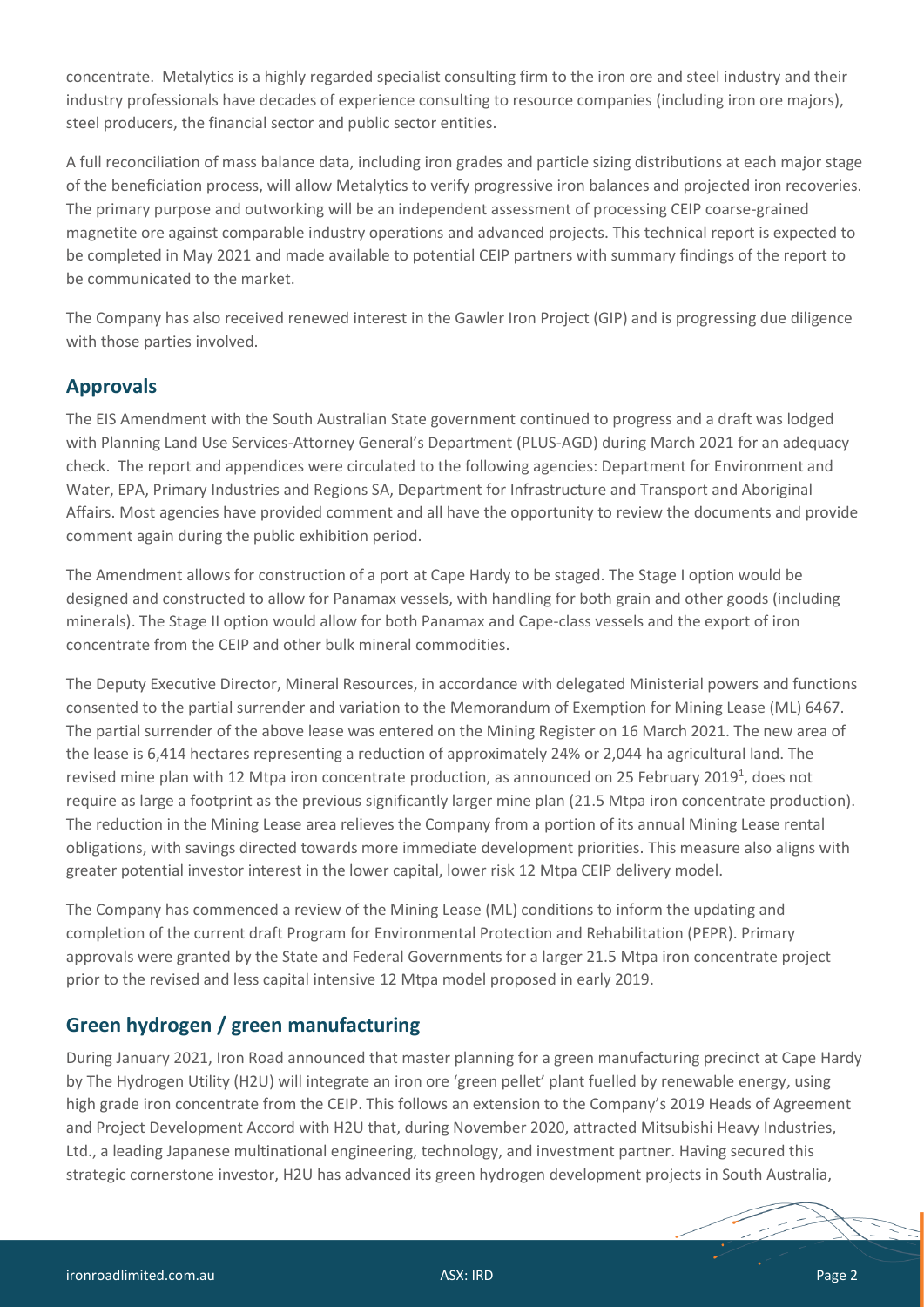including planning for a green manufacturing precinct at Iron Road's 1,100-hectare Cape Hardy port site. Iron Road is encouraged by developments with respect to hydrogen both at the State and Federal level.

# **Community and stakeholder engagement**

Company representatives attended all grower and service provider JD meetings across the Eyre Peninsula and were available to answer questions relating to the Company, the proposed Cape Hardy port and the broader CEIP. Strong support was evident across all stakeholders for the multi-commodity port concept. The Company was a major sponsor of the @ the bay and Tumby Bay Street Art Festival held during early March 2021.

Iron Road participated and presented at the 84th Annual EPLGA Conference held over two days during late February 2021 in Port Lincoln. This included meetings with Regional Development Australia Eyre Peninsula (RDAEP) and other stakeholders. Strong support was evident from member district councils for a new multicommodity port on the Eyre Peninsula and for associated hydrogen / renewables development.

### **Corporate**

Iron Road's Appendix 5B includes amounts in item 6.1 representing the payment of non-executive director fees. The Company's quarterly cashflow report includes expenditure on exploration and evaluation activities of \$527k relating to development of the Cape Hardy port facility and maintaining the Company's mining lease rental and exploration licences.

| <b>South Australia</b> | <b>Tenement Reference</b>                                          | <b>Interest</b>                  |
|------------------------|--------------------------------------------------------------------|----------------------------------|
| Warramboo              | ML6467                                                             | 100%                             |
| Warramboo              | EL5934                                                             | 100%                             |
| Lock                   | EL6425                                                             | 100%                             |
| <b>Mulgathing</b>      | EL6012<br>EL6173 (previously EL5298)<br>EL5661<br>EL5720<br>EL5767 | 100% interest in iron ore rights |
| Mulgathing             | EL5998<br>EL5732                                                   | 90% interest in iron ore rights  |

# **Tenement Schedule - 31 March 2021**

<sup>1</sup> *ASX announcement "[Revised CEIP Development Strategy](http://clients2.weblink.com.au/clients/ironroad/article.asp?asx=IRD&view=21134555)" on 25 February 2019.*

#### **Authorised for release by the board of Iron Road Ltd**

#### **For further information, please contact:**

Larry Ingle, Chief Executive Officer **Jarek Kopias, Company Secretary Iron Road Ltd Iron Road Ltd** Tel: +61 8 8214 4400

#### **ASX: IRD [admin@ironroadlimited.com.au](mailto:admin@ironroadlimited.com.au) [www.ironroadlimited.com.au](http://www.ironroadlimited.com.au/)**

ironroadlimited.com.au ASX: IRD Page 3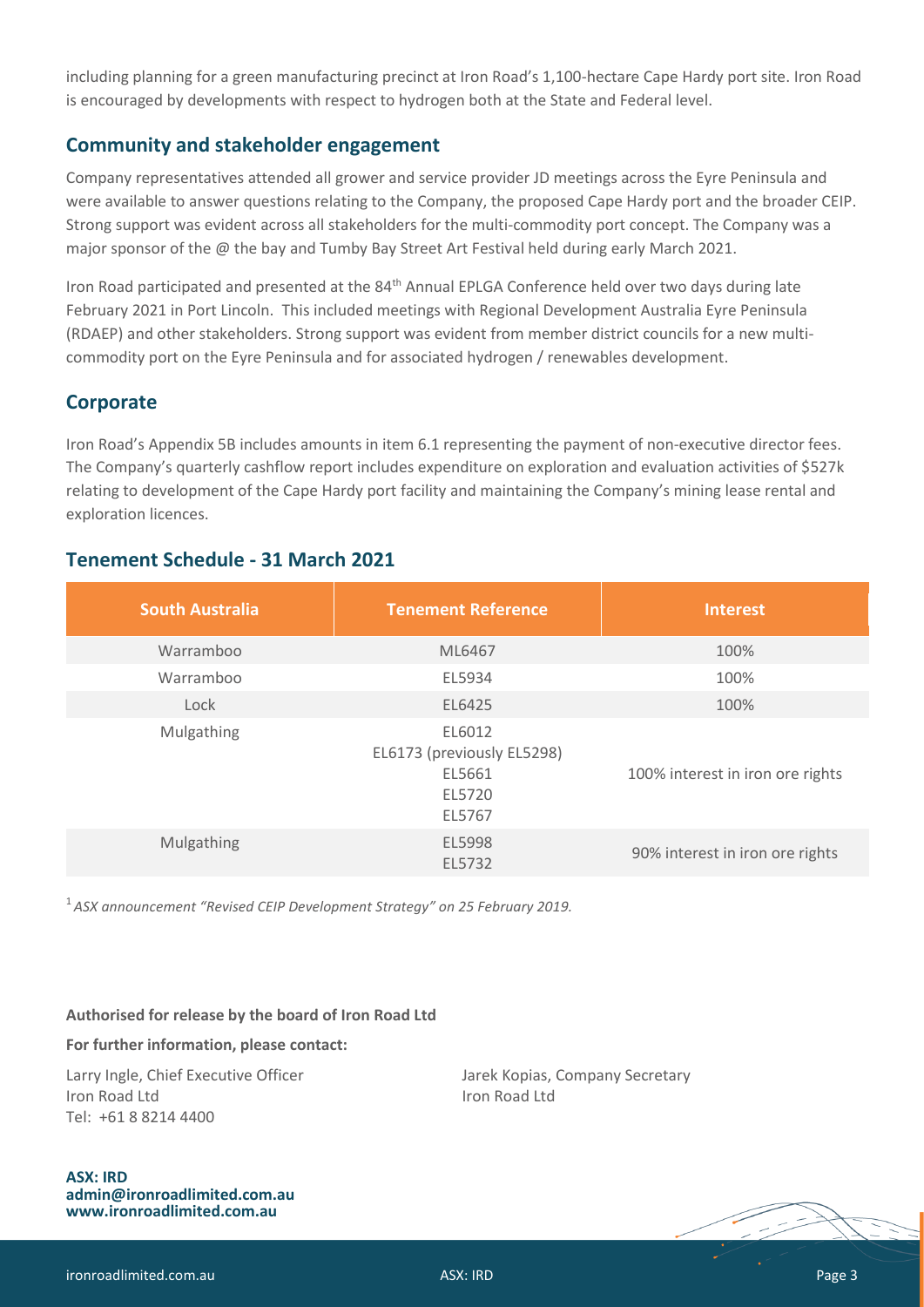# **Appendix 5B**

# **Mining exploration entity or oil and gas exploration entity quarterly cash flow report**

| Name of entity |                                   |
|----------------|-----------------------------------|
| Iron Road Ltd  |                                   |
| ABN            | Quarter ended ("current quarter") |
| 51 128 698 108 | 31 March 2021                     |

|     | <b>Consolidated statement of cash flows</b>       | <b>Current quarter</b><br>\$A'000 | Year to date<br>(9 months)<br>\$A'000 |
|-----|---------------------------------------------------|-----------------------------------|---------------------------------------|
| 1.  | Cash flows from operating activities              |                                   |                                       |
| 1.1 | Receipts from customers                           |                                   |                                       |
| 1.2 | Payments for                                      |                                   |                                       |
|     | exploration & evaluation (if expensed)<br>(a)     | (148)                             | (493)                                 |
|     | (b)<br>development                                |                                   |                                       |
|     | production<br>(c)                                 |                                   |                                       |
|     | staff costs<br>(d)                                | (179)                             | (474)                                 |
|     | administration and corporate costs<br>(e)         | (224)                             | (789)                                 |
| 1.3 | Dividends received (see note 3)                   |                                   |                                       |
| 1.4 | Interest received                                 |                                   |                                       |
| 1.5 | Interest and other costs of finance paid          |                                   |                                       |
| 1.6 | Income taxes paid                                 |                                   |                                       |
| 1.7 | Government grants and tax incentives              |                                   | 50                                    |
| 1.8 | Other (provide details if material)               |                                   |                                       |
| 1.9 | Net cash from / (used in) operating<br>activities | (551)                             | (1,706)                               |

| 2.  | Cash flows from investing activities             |       |       |
|-----|--------------------------------------------------|-------|-------|
| 2.1 | Payments to acquire:                             |       |       |
|     | entities<br>(a)                                  |       |       |
|     | (b)<br>tenements                                 |       |       |
|     | property, plant and equipment<br>(C)             |       |       |
|     | exploration & evaluation (if capitalised)<br>(d) | (379) | (554) |
|     | investments<br>(e)                               |       |       |
|     | other non-current assets<br>(†)                  |       |       |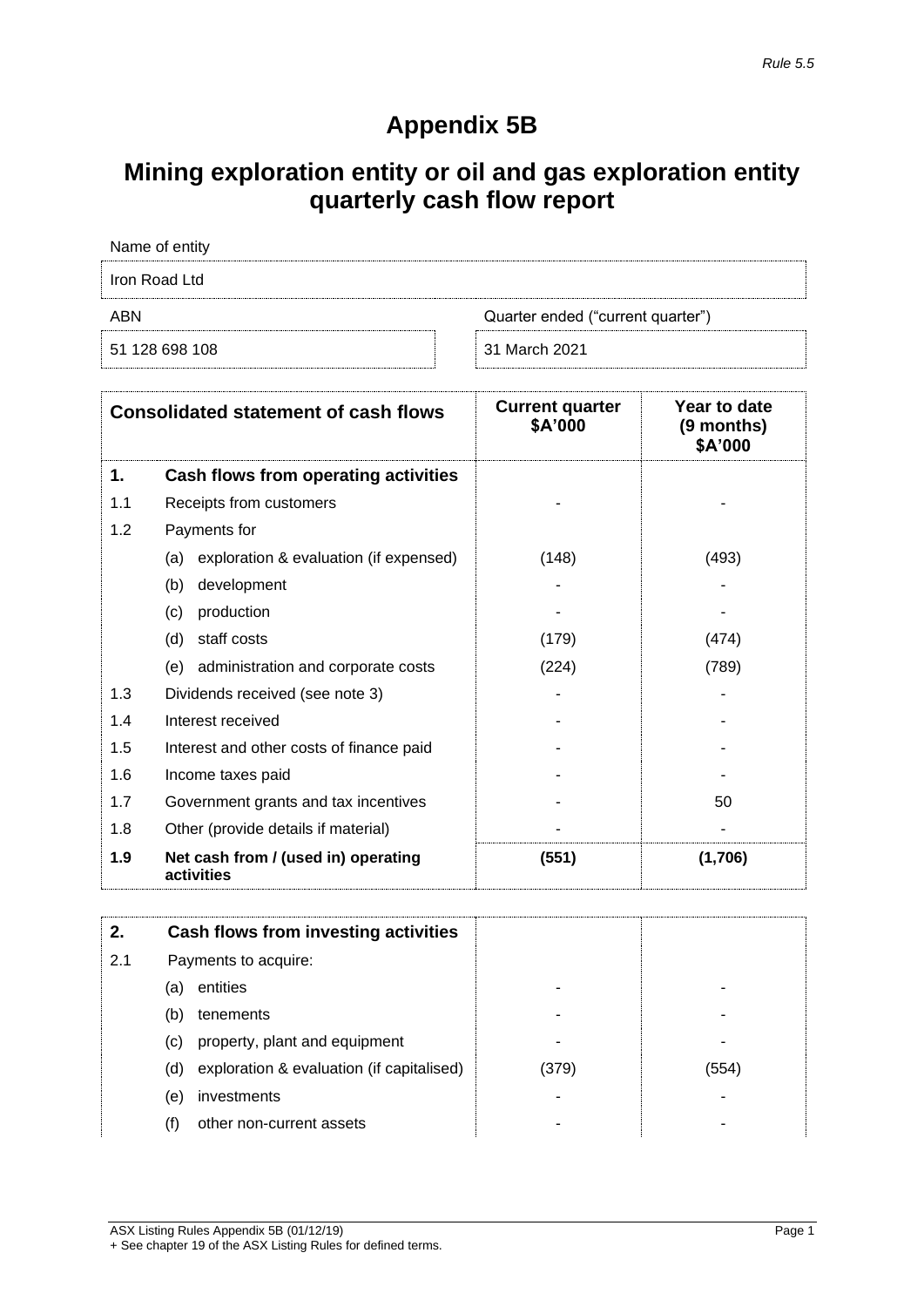|     | <b>Consolidated statement of cash flows</b>       | <b>Current quarter</b><br>\$A'000 | Year to date<br>(9 months)<br>\$A'000 |
|-----|---------------------------------------------------|-----------------------------------|---------------------------------------|
| 2.2 | Proceeds from the disposal of:                    |                                   |                                       |
|     | entities<br>(a)                                   |                                   |                                       |
|     | (b)<br>tenements                                  |                                   |                                       |
|     | property, plant and equipment<br>(c)              |                                   | 13                                    |
|     | (d)<br>investments                                |                                   |                                       |
|     | (e)<br>other non-current assets                   |                                   |                                       |
| 2.3 | Cash flows from loans to other entities           |                                   |                                       |
| 2.4 | Dividends received (see note 3)                   |                                   |                                       |
| 2.5 | Other (provide details if material)               |                                   |                                       |
| 2.6 | Net cash from / (used in) investing<br>activities | (379)                             | (541)                                 |

| 3.   | Cash flows from financing activities                                                       |      |         |
|------|--------------------------------------------------------------------------------------------|------|---------|
| 3.1  | Proceeds from issues of equity securities<br>(excluding convertible debt securities)       |      | 10,422  |
| 3.2  | Proceeds from issue of convertible debt<br>securities                                      |      |         |
| 3.3  | Proceeds from exercise of options                                                          |      |         |
| 3.4  | Transaction costs related to issues of equity<br>securities or convertible debt securities | (11) | (18)    |
| 3.5  | Proceeds from borrowings                                                                   |      | 1,000   |
| 3.6  | Repayment of borrowings                                                                    |      | (8,657) |
| 3.7  | Transaction costs related to loans and<br>borrowings                                       |      |         |
| 3.8  | Dividends paid                                                                             |      |         |
| 3.9  | Other (provide details if material)                                                        |      |         |
| 3.10 | Net cash from / (used in) financing<br>activities                                          | (11) | 2,747   |

| 4.  | Net increase / (decrease) in cash and<br>cash equivalents for the period |       |         |
|-----|--------------------------------------------------------------------------|-------|---------|
| 4.1 | Cash and cash equivalents at beginning of<br>period                      | 1.826 | 385     |
| 4.2 | Net cash from / (used in) operating<br>activities (item 1.9 above)       | (551) | (1,706) |
| 4.3 | Net cash from / (used in) investing activities<br>(item 2.6 above)       | (379) | (541)   |
| 4.4 | Net cash from / (used in) financing activities<br>(item 3.10 above)      | (11)  | 2.747   |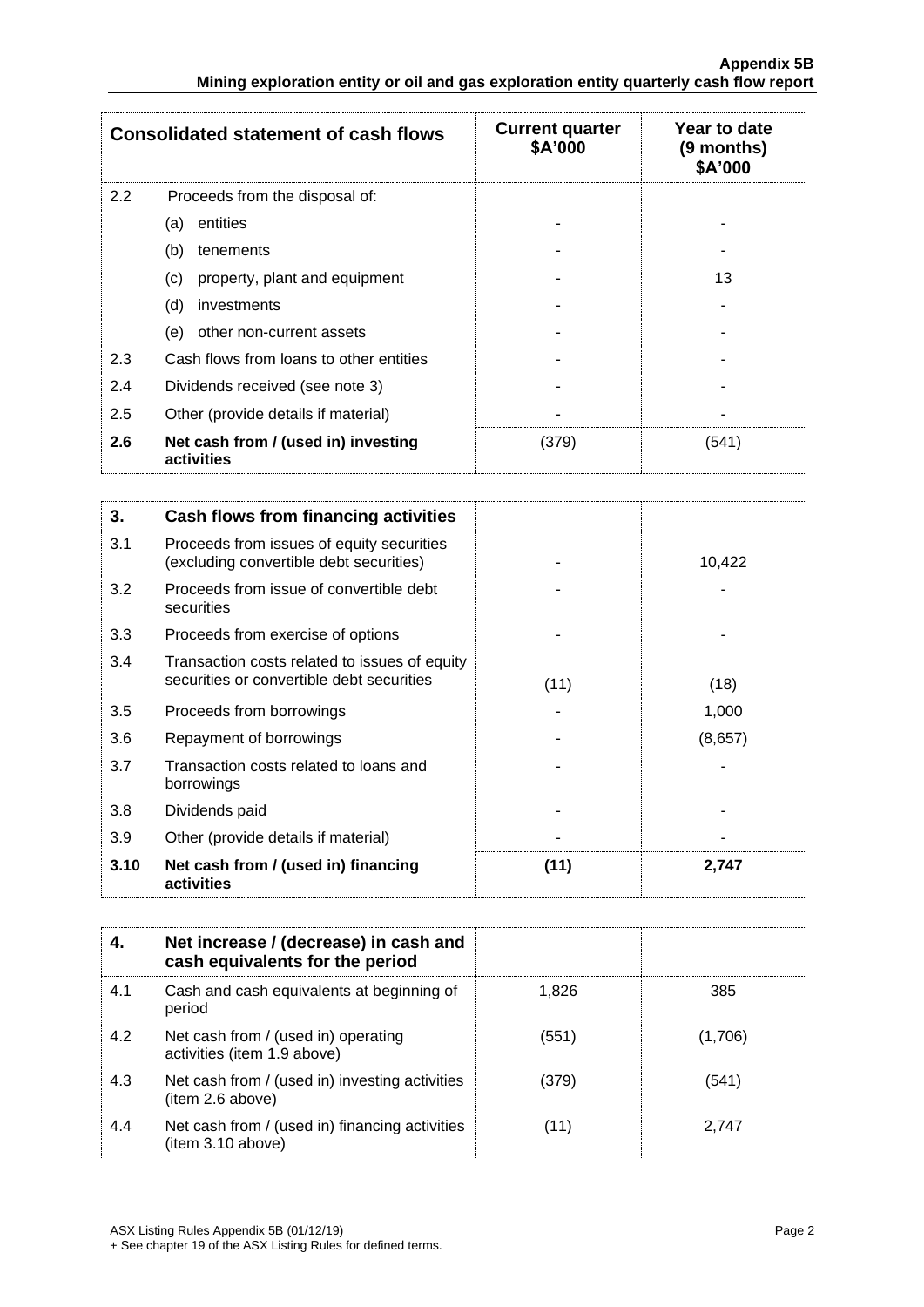|     | Consolidated statement of cash flows                 | <b>Current quarter</b><br>\$A'000 | Year to date<br>(9 months)<br>\$A'000 |
|-----|------------------------------------------------------|-----------------------------------|---------------------------------------|
| 4.5 | Effect of movement in exchange rates on<br>cash held |                                   |                                       |
| 4.6 | Cash and cash equivalents at end of<br>period        | 885                               | 885                                   |

| 5.  | Reconciliation of cash and cash<br>equivalents<br>at the end of the quarter (as shown in the<br>consolidated statement of cash flows) to the<br>related items in the accounts | <b>Current quarter</b><br>\$A'000 | <b>Previous quarter</b><br>\$A'000 |
|-----|-------------------------------------------------------------------------------------------------------------------------------------------------------------------------------|-----------------------------------|------------------------------------|
| 5.1 | <b>Bank balances</b>                                                                                                                                                          | 840                               | 1.781                              |
| 5.2 | Call deposits                                                                                                                                                                 | 45                                | 45                                 |
| 5.3 | Bank overdrafts                                                                                                                                                               |                                   |                                    |
| 5.4 | Other (provide details)                                                                                                                                                       |                                   |                                    |
| 5.5 | Cash and cash equivalents at end of<br>quarter (should equal item 4.6 above)                                                                                                  | 885                               | 1.826                              |

| 6.  | Payments to related parties of the entity and their<br>associates                          | <b>Current quarter</b><br>\$A'000 |
|-----|--------------------------------------------------------------------------------------------|-----------------------------------|
| 6.1 | Aggregate amount of payments to related parties and their<br>associates included in item 1 |                                   |
| 6.2 | Aggregate amount of payments to related parties and their<br>associates included in item 2 |                                   |

Note: if any amounts are shown in items 6.1 or 6.2, your quarterly activity report must include a description of, and an explanation for, such payments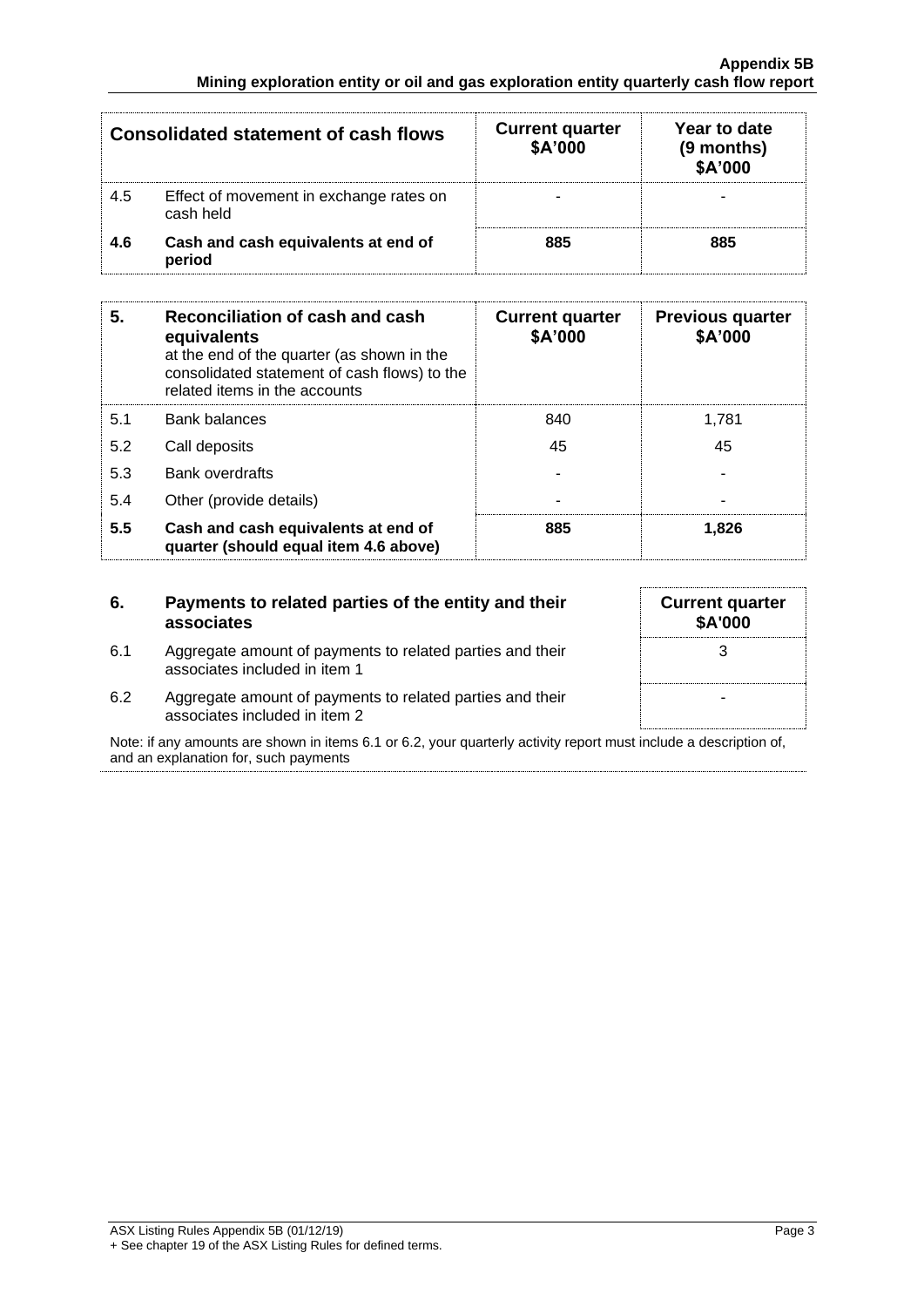| 7.  | <b>Financing facilities</b><br>Note: the term "facility' includes all forms of financing<br>arrangements available to the entity.<br>Add notes as necessary for an understanding of the<br>sources of finance available to the entity. | <b>Total facility</b><br>amount at quarter<br>end<br>\$A'000 | Amount drawn at<br>quarter end<br>\$A'000 |
|-----|----------------------------------------------------------------------------------------------------------------------------------------------------------------------------------------------------------------------------------------|--------------------------------------------------------------|-------------------------------------------|
| 7.1 | Loan facilities                                                                                                                                                                                                                        | 743                                                          | 343                                       |
| 7.2 | Credit standby arrangements                                                                                                                                                                                                            |                                                              |                                           |
| 7.3 | Other (please specify)                                                                                                                                                                                                                 |                                                              |                                           |
| 7.4 | <b>Total financing facilities</b>                                                                                                                                                                                                      | 743                                                          | 343                                       |
| 7.5 | Unused financing facilities available at quarter end                                                                                                                                                                                   |                                                              | 400                                       |

7.6 Include in the box below a description of each facility above, including the lender, interest rate, maturity date and whether it is secured or unsecured. If any additional financing facilities have been entered into or are proposed to be entered into after quarter end, include a note providing details of those facilities as well.

The current facility in 7.1 is an unsecured facility from the Company's major shareholder, the Sentient Global Resources Fund IV, L.P (Sentient). It attracts nil interest and matures on 30 September 2021.

| 8.  | Estimated cash available for future operating activities                     | \$A'000 |
|-----|------------------------------------------------------------------------------|---------|
| 8.1 | Net cash from / (used in) operating activities (Item 1.9)                    | (551)   |
| 8.2 | Capitalised exploration & evaluation (Item $2.1(d)$ )                        | (379)   |
| 8.3 | Total relevant outgoings (Item $8.1 +$ Item $8.2$ )                          | (930)   |
| 8.4 | Cash and cash equivalents at quarter end (Item 4.6)                          | 885     |
| 8.5 | Unused finance facilities available at quarter end (Item 7.5)                | 400     |
| 8.6 | Total available funding (Item $8.4$ + Item $8.5$ )                           | 1.285   |
| 8.7 | Estimated quarters of funding available (Item 8.6 divided by<br>Item $8.3$ ) | 1.4     |

8.8 If Item 8.7 is less than 2 quarters, please provide answers to the following questions:

1. Does the entity expect that it will continue to have the current level of net operating cash flows for the time being and, if not, why not?

Yes. The Company expects to continue development of its port precinct and Central Eyre Iron Project (CEIP).

2. Has the entity taken any steps, or does it propose to take any steps, to raise further cash to fund its operations and, if so, what are those steps and how likely does it believe that they will be successful?

Yes. The Company is currently in a trading halt for the purpose of capital raising activities. The Company expects to lift its current trading halt on Monday 3 May and announce a successful share placement.

3. Does the entity expect to be able to continue its operations and to meet its business objectives and, if so, on what basis?

Yes. Based on the successful capital raising activity and future prospects, the Company expects to continue its operations and meet its business objectives.